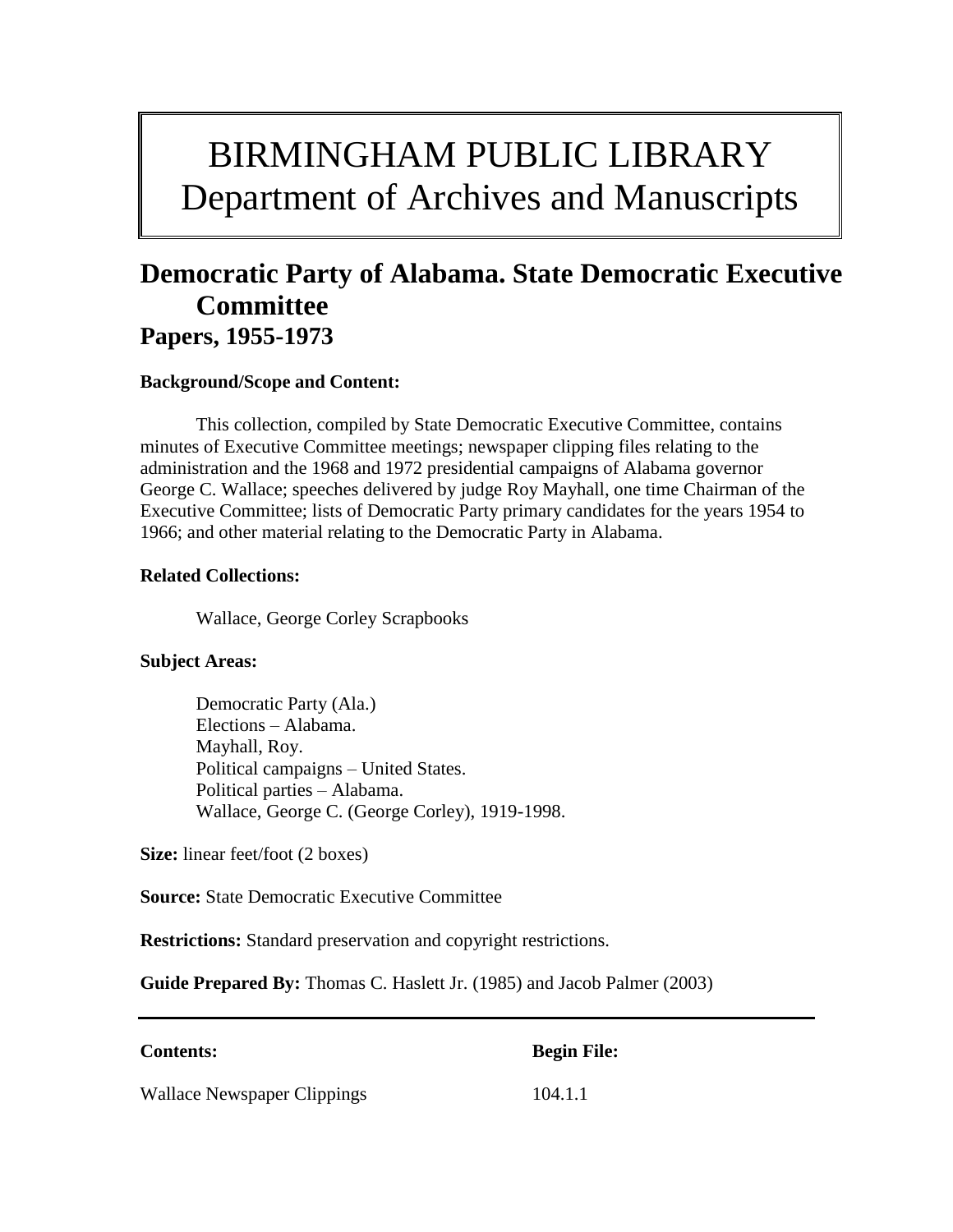| <b>Mayhall Speeches</b>            | 104.1.26 |
|------------------------------------|----------|
| <b>Executive Committee Minutes</b> | 104.2.33 |
| Surveys, Candidate Lists, and      |          |
| <b>Other Material</b>              | 104.2.47 |

| <b>File Number:</b> | <b>Description:</b>                                                                  |
|---------------------|--------------------------------------------------------------------------------------|
|                     | <b>Wallace Newspaper Clippings</b>                                                   |
| 104.1.1             | George C. Wallace Presidential Campaign, January 2, 1967<br>to January 29, 1967.     |
| 104.1.2             | George C. Wallace Presidential Campaign, August 10,<br>1967 to September 25, 1967.   |
| 104.1.3             | George C. Wallace Presidential Campaign, October 3, 1967<br>to October 31, 1967.     |
| 104.1.4             | George C. Wallace Presidential Campaign, November 1,<br>1967 to November 30, 1967.   |
| 104.1.5             | George C. Wallace Presidential Campaign, December 3,<br>1967 to December 31, 1967.   |
| 104.1.6             | George C. Wallace Presidential Campaign, January 2, 1968<br>to February 27, 1968.    |
| 104.1.7             | George C. Wallace Presidential Campaign, March 4, 1968<br>to May 31, 1968.           |
| 104.1.8             | George C. Wallace Presidential Campaign, June 2, 1968 to<br>June 29, 1968.           |
| 104.1.9             | George C. Wallace Presidential Campaign, July 1, 1968 to<br>July 30, 1968.           |
| 104.1.10            | George C. Wallace Presidential Campaign, August 1, 1968<br>to August 31, 1968.       |
| 104.1.11            | George C. Wallace Presidential Campaign, September 2,<br>1968 to September 29, 1968. |
| 104.1.12            | George C. Wallace Presidential Campaign, October 1, 1968<br>to October 15, 1968.     |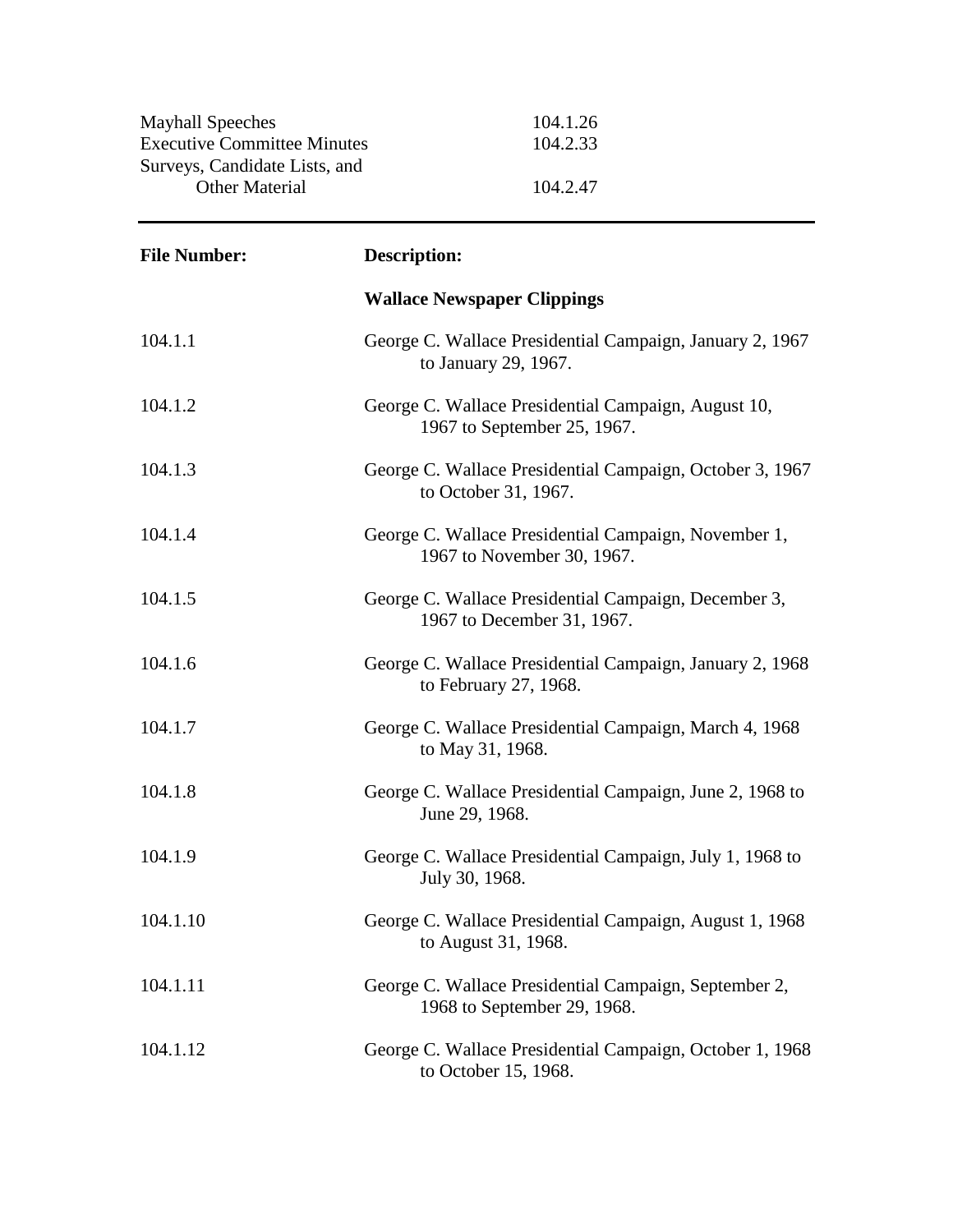| 104.1.13 | George C. Wallace Presidential Campaign, October 15,<br>1968 to October 31, 1968.              |
|----------|------------------------------------------------------------------------------------------------|
| 104.1.14 | George C. Wallace Presidential Campaign, November 1,<br>1968 to December 29, 1969.             |
| 104.1.15 | George C. Wallace Presidential Campaign, December 2,<br>1969 to June 27, 1972.                 |
| 104.1.16 | George C. Wallace General File, January 29, 1971 to<br>October 30, 1971.                       |
| 104.1.17 | George C. Wallace General File, March 6, 1972 to<br>December 22, 1972.                         |
| 104.1.18 | George C. Wallace General File, February 1, 1973 to<br>July 8, 1973.                           |
| 104.1.19 | George C. Wallace General File, July 8, 1956 to September<br>15, 1970.                         |
| 104.1.20 | George C. Wallace Proposed Elector Change, May 9, 1971<br>to July 29, 1971.                    |
| 104.1.21 | George C. Wallace, The Governor and the Legislator,<br>January 20, 1971.                       |
| 104.1.22 | George C. Wallace, Humphrey Visit, July 4, 1971 to<br>August, 1971.                            |
| 104.1.23 | George C. Wallace Scandal, February 21, 1971 and May<br>23, 1971.                              |
| 104.1.24 | George C. Wallace Push for Delegate Control and Support,<br>October 21, 1971 to April 9, 1972. |
| 104.1.25 | John Sparkman, September 9, 1970 to May 20, 1976.                                              |
|          | <b>Speeches, Correspondence, and Other Material</b>                                            |
| 104.2.26 | Speech, Honorable Roy Mayhall, no title, 1960.                                                 |
| 104.2.27 | Speech, Honorable Roy Mayhall, "Unity of Party", January<br>20, 1962.                          |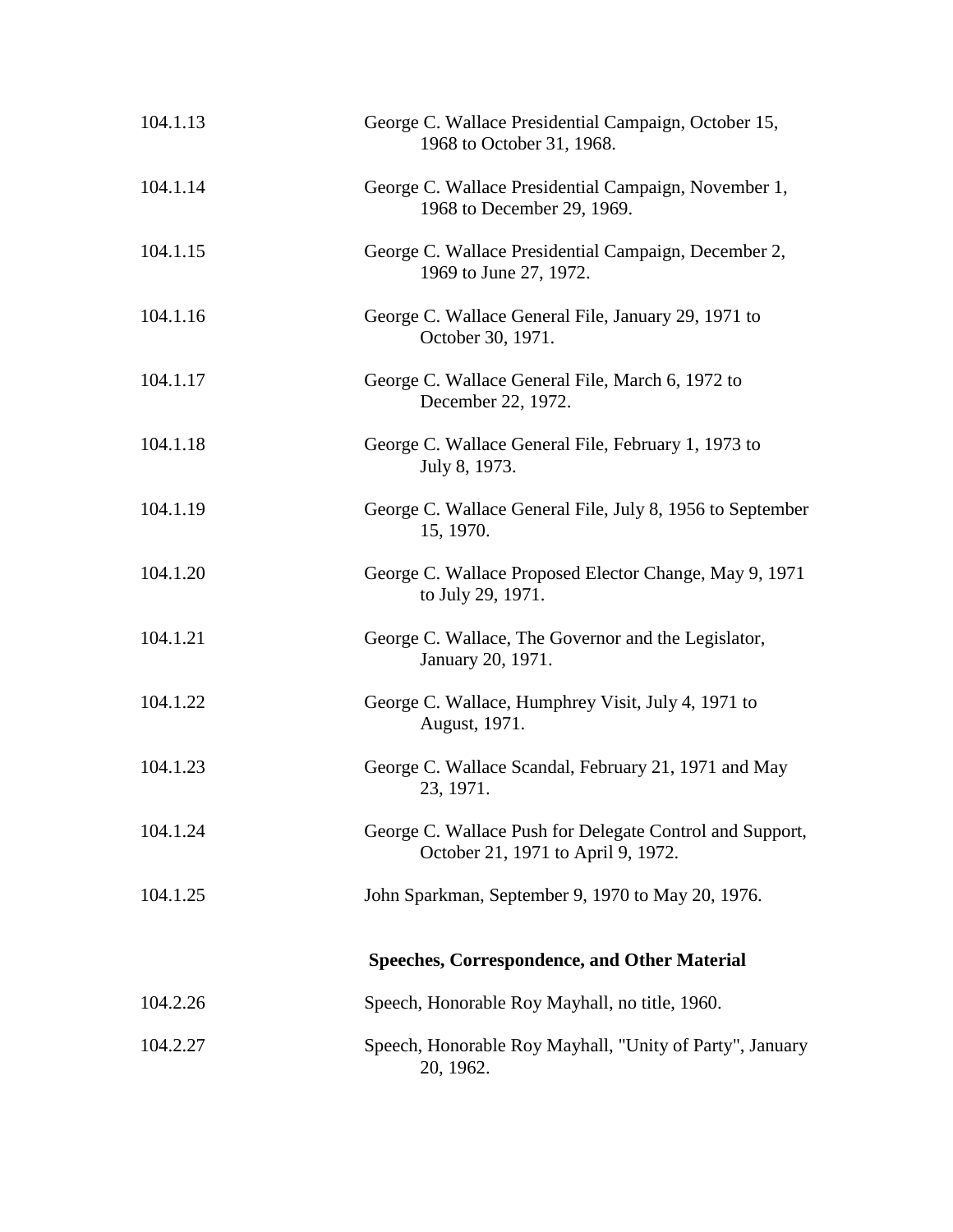| 104.2.28 | Speech, Honorable Roy Mayhall, "Women's New Role in<br>Party Politics", October 11, 1962.                    |
|----------|--------------------------------------------------------------------------------------------------------------|
| 104.2.29 | Speech, Honorable Roy Mayhall, Talk Delivered to<br>Winston County Fund Raising Dinner, October 22,<br>1962. |
| 104.2.30 | Speech, Honorable Roy Mayhall, no title, October 22,<br>1962.                                                |
| 104.2.31 | Speech, Honorable Roy Mayhall, "What the Democratic<br>Party Stands For", June 8, 1963.                      |
| 104.2.32 | Pamphlets, "Rules of the Democratic Party of Alabama",<br>January 15, 1951; June 1, 1955; July 6, 1962.      |
|          | <b>Executive Committee Minutes</b>                                                                           |
| 104.2.33 | Executive Committee Meeting, April 9, 1955.                                                                  |
| 104.2.34 | Executive Committee Meeting, January 28, 1956.                                                               |
| 104.2.35 | Executive Committee Meeting, January 19, 1959.                                                               |
| 104.2.36 | Executive Committee Meeting, July 6,7 1962.                                                                  |
| 104.2.37 | Executive Committee Meeting, July 28, 1962.                                                                  |
| 104.2.38 | Executive Committee Meeting, January 25, 1964.                                                               |
| 104.2.39 | Executive Committee Meeting, January 22, 1966.                                                               |
| 104.2.40 | Executive Committee Meeting, August 6, 1966.                                                                 |
| 104.2.41 | Executive Committee Meeting, January 27, 1968.                                                               |
| 104.2.42 | Executive Committee Meeting, January 30, 1970.                                                               |
| 104.2.43 | Executive Committee Meeting, February 2, 1974.                                                               |
| 104.2.44 | Executive Committee Meeting, June 15, 1974.                                                                  |
| 104.2.45 | Executive Committee Meeting, October 28, 1974.                                                               |
| 104.2.46 | Executive Committee Resolutions, 1956 to 1970.                                                               |